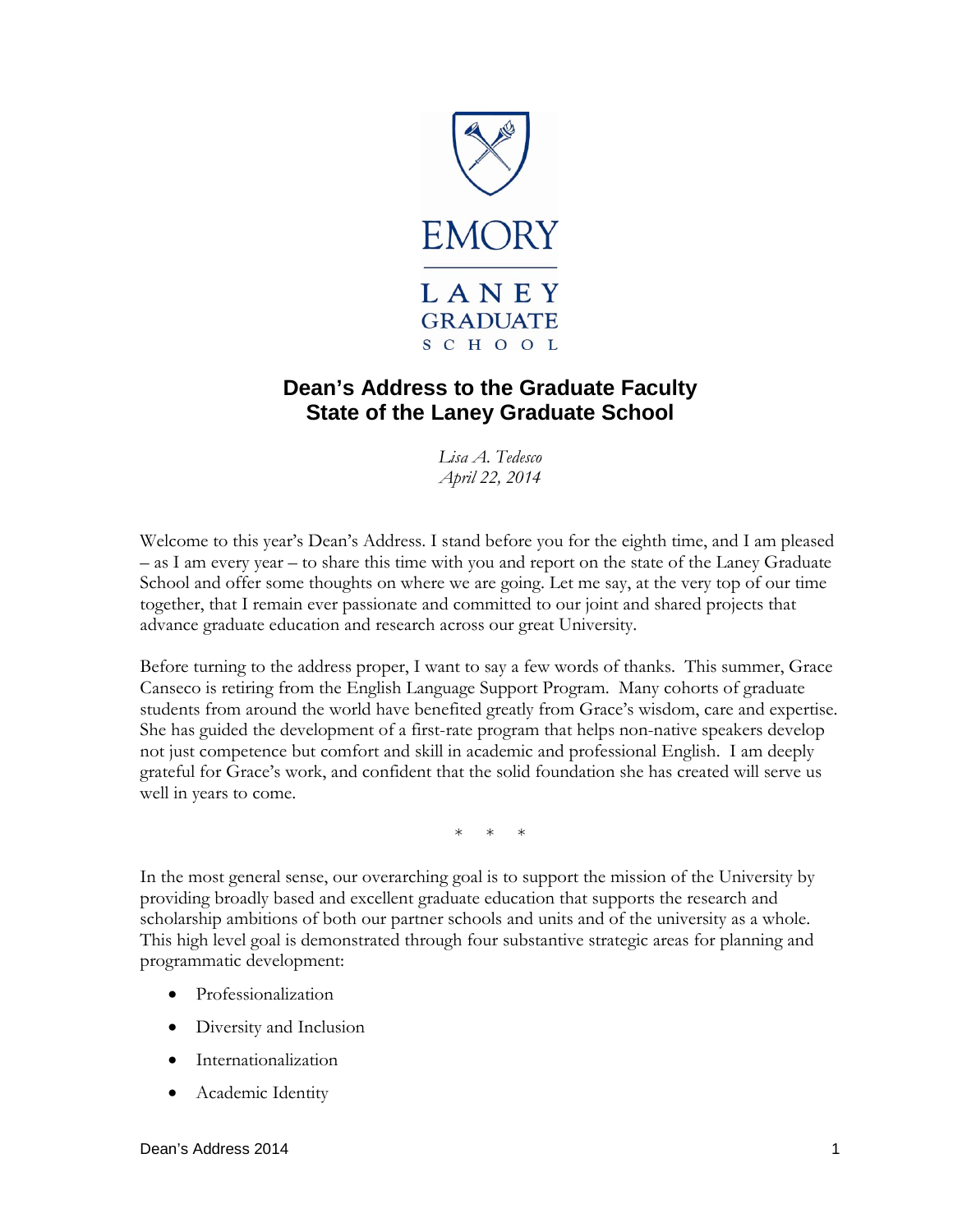### **Professionalization**

More than ever, we are conscious that our students pursue a great variety of professional pathways. This is presented and discussed as a change, away from a dominance of academic or faculty careers towards a more varied set of options, usually in connection with discussions about the changing nature of academic employment markets. But it is not so clear what kind of change this represents.

Some of you may recall that in 2012, I served as a university leader on the Commission on Pathways Through Graduate School and Into Careers project, sponsored by the Council of Graduate Schools and ETS. In the Dean's Address of 2012, I called attention to two items from the Commission's report, worth briefly mentioning again here:

- Most PhD degree holders enter careers outside the professoriate. Even in the humanities, often considered the most singularly focused on the academic world, 15 years ago, a survey found that 60% of graduates worked as postsecondary faculty.
- PhD graduates bring highly developed and valuable skills and expertise to organizations that hire them, but employers of PhDs also report that they lack some other essential skills such as experience working on teams, presentation skills, and the ability to convey technical and specialized knowledge to individuals who do not have technical and specialized training.

We know that our students need preparation and training for careers beyond the academy, as well as training to help them relay their knowledge to audiences that are not specialists. We are responding with resources and guidance, for both students and faculty, drawing on existing resources as well as new external funding.

LGS professional development programming continues to deepen and expand, from in-house initiatives to extramurally funded programming that legitimize professional development training for students who are interested in pursuing careers beyond the professoriate. Let me mention some highlights from this year.

In collaboration with Development and Alumni Relations, we are reaching out to our alumni through the Pathways Beyond the Professoriate and the Alumni Mentor programs. The Pathways program brings to campus alumni who have chosen non-academic career paths to share their experiences, and has reached more students this year than in its previous two years. Students are keenly interested in events that feature alumni from job sectors such as consulting, industry, media and communications, and academic alternatives to professorial careers such as library or curatorial work. The Alumni Mentor program pairs current students with LGS alumni for mentoring and professional guidance. The program includes some training for both mentors and protégés, designed to encourage productive mentoring relationships. To date, we have established over 130 matches. We are deeply grateful to our alumni for the extraordinary support they have shown both of these programs.

This spring, we offered selected students the opportunity to participate in Potential Matters, a series of workshops that provides practical and proven tools to help graduate students address the most compelling issues and obstacles they face in pursuing careers outside the academy.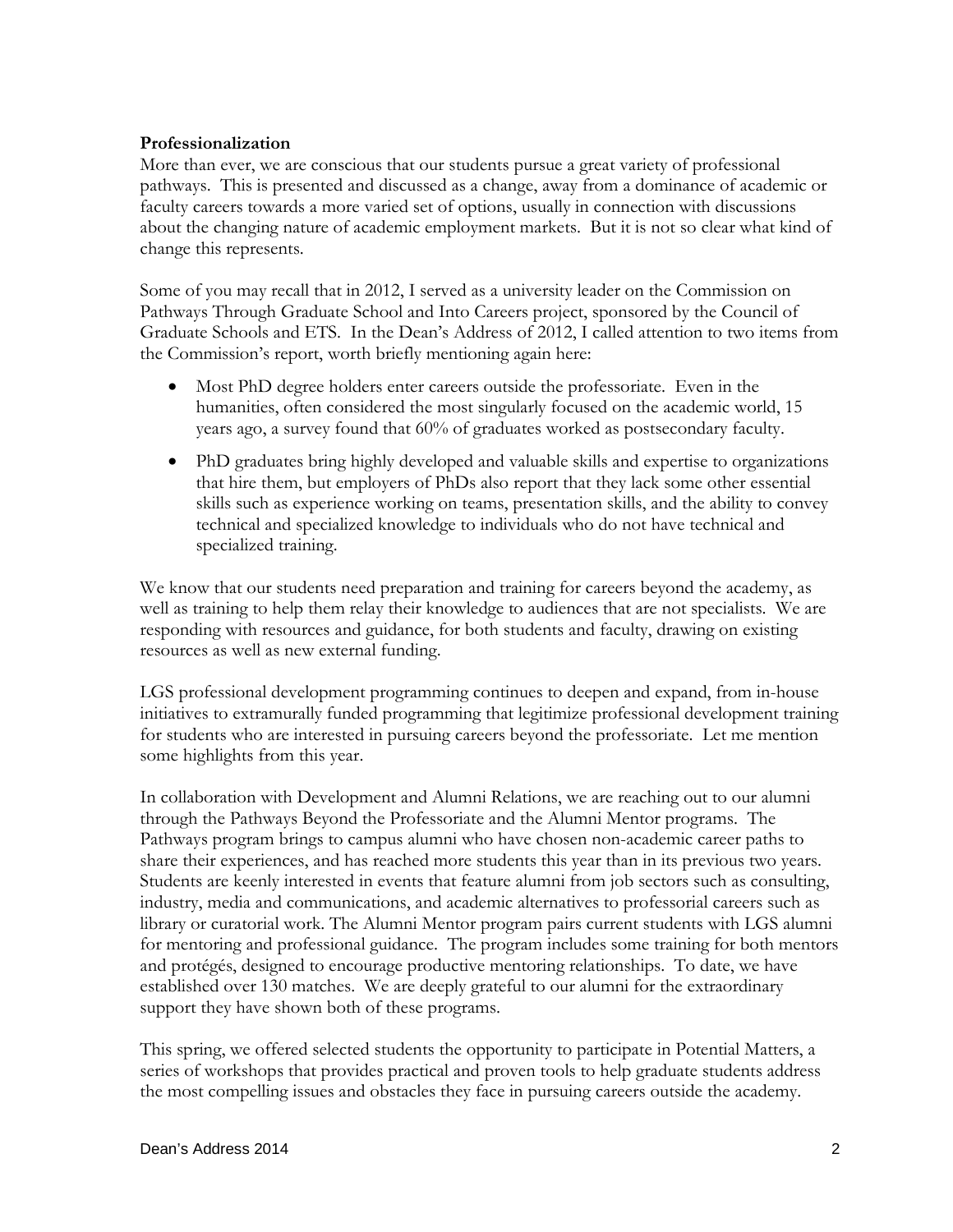Sessions leaders worked with students on career diagnostic activities to gather "data of self" to help them understand the importance of story in the career transition process as well as the psychology of networking. The workshops also addressed areas of communication, providing a practical communications framework to address areas from the transformation of CVs into resumes to the basic protocols for email, social media and direct follow-up.

And this year, we secured external funding for an important NIH supported project: BEST, Broadening Experience for Scientific Training. In collaboration with Georgia Tech and Emory's Office of Postdoctoral Education, BEST will establish programming alternatives for adapting pre- and postdoctoral training to meet 21st century needs. One unusual feature of the BEST program is that it includes helping faculty learn more about training their graduate students and post-doctoral fellows for a broader range of professional futures. We welcomed the first cohort of BEST trainees in March, 2014. The overall PI for this project is Dr. Nael McCarty, Marcus Professor of Cystic Fibrosis from the Department of Pediatrics. As a PhD researcher and member of the faculty in a clinical department, he serves as a special role model for graduate students as they seek to broaden their experience.

Our emphasis on preparing students for career pathways beyond the academy does not diminish our long-standing commitment to training in contemporary pedagogical practices. In Fall 2012 with the assistance of Dr. Irene Browne and her Sociology Methods graduate class, we surveyed some 466 students about their experiences with the TATTO program.

The survey report confirmed what we already know: while TATTO is a unique program that provides required, systematic training to all PhD students, there is room for improvement both in the delivery of the summer course and in training at the program level. In her work in LGS on student affairs and professionalization, Dr. Cora MacBeth has begun implementing changes including reducing it from three days to two and reducing the number of sessions in order to decrease redundancy with other LGS professional development programming.

To help us continue to improve TATTO, we are exploring the possibility of implementing a PSI model for TATTO. That is, LGS would appoint a faculty TATTO director, similar in structure to the part-time appointment currently in place for PSI. The TATTO director would implement more opportunities for graduate students to be exposed to current scholarship of teaching and learning through the creation of shorter sessions throughout the academic year. The director would expand support for training to prepare students for teaching in professional schools, community colleges, and institutions that leverage or engage online instruction and pedagogical resources. The director would also draw on university resources where available to capitalize on collaborative opportunities and build training networks. Some of these resources might include the Center for Faculty Development and Excellence and the Emory Center for Digital Scholarship.

I'd like to mention one more dimension of our work on career preparation. We must commit ourselves to learning much more than we currently know about the career pathways of our graduates. It is, of course, a challenging job. Once our students leave, our knowledge of their professional pathways is subject to all the vicissitudes of life – where they go, whether they stay in touch with mentors at Emory, whether they choose to respond to requests for information, and much more. But the more we can learn about their professional engagements, the more we can learn about how doctoral training shaped and influenced our graduates' careers across many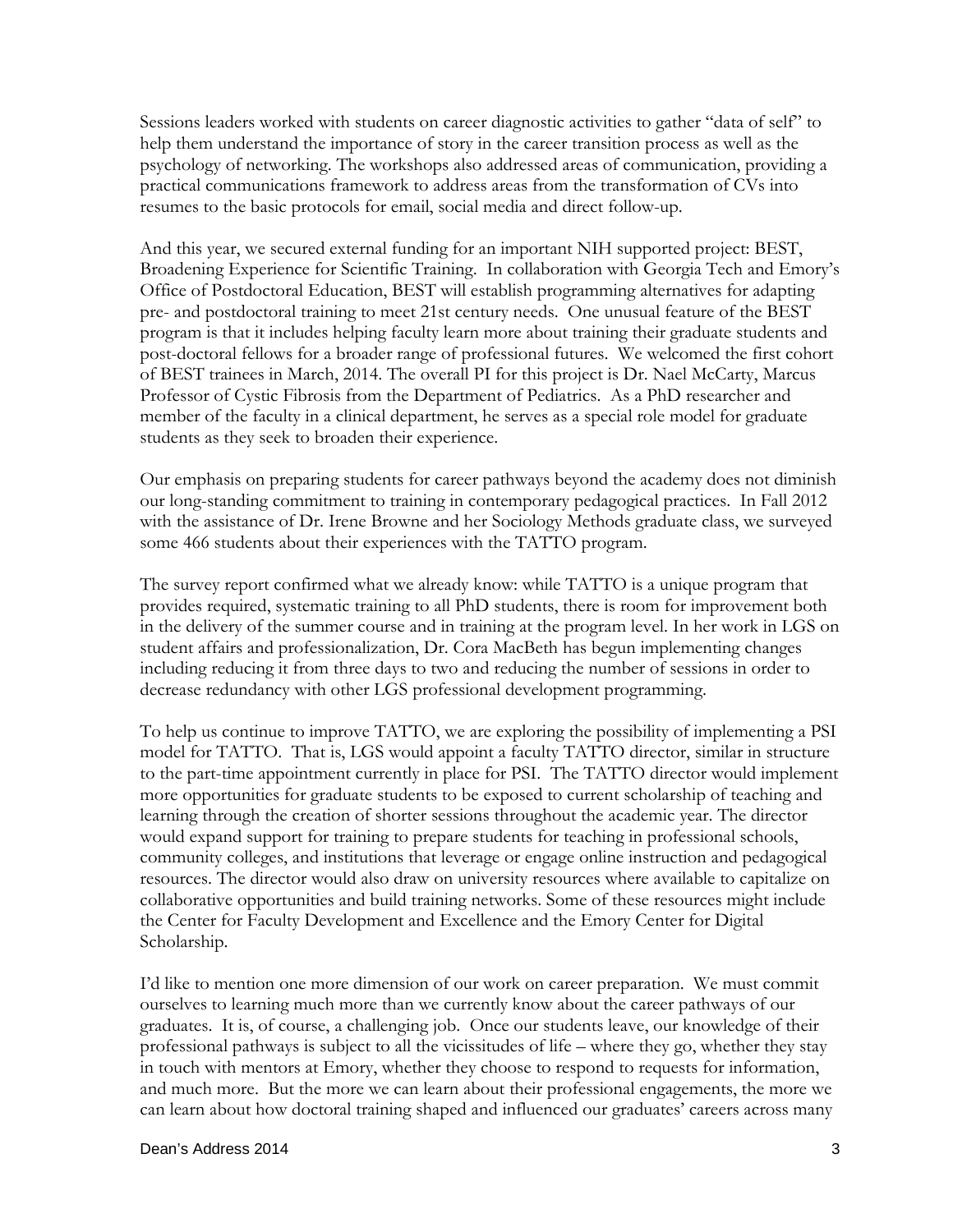fields of endeavor, and can learn from them about how to prepare our current students for future success.

As you know, we have been asking for placement data in our last several annual reports, and we will continue do so. We are still learning how best to present this information in the most useful way, for ourselves as well as for prospective students. We are also following with keen interest the efforts of the Council of Graduate School to assess the feasibility of assembling large data sets about placement and careers. We encourage you to respond as precisely as you can to our request for data and to use creative ways to locate and follow up on current placements of our graduates.

## **Diversity and Inclusion**

A second pillar of our ongoing planning work is diversity and inclusion.

It is always helpful to remember why diversity is important to our work. On the most basic level, diversity enhances the academic environment. Diversity among students and faculty increases the perspectives from which we question received wisdom, articulate new intellectual projects, and assess the results of our own and others' efforts. Quite simply, diversity promotes a more vibrant intellectual community.

Second, serving a diverse population is part of our role as stewards of a public good. Graduate education benefits not only the individuals who engage in it, but also the community and society we live in. As custodians of a public good, we need to be conscious of the diversity of a broadly experienced public, and do our part to ensure that graduate education reaches widely in our community. One special responsibility for us involves the training of future faculty. We are training those who will become the educators of future generations of college students, and we need to be cognizant of our charge to train a faculty corps that reflects the students it will teach.

Finally, diversity is important because it is a fact of life. The demographics of the United States continue trending toward a majority group not singularly defined, and these changes are reflected in future generations of college graduates. We must be prepared to attract and train the potential students we will in fact find, and that group is becoming increasingly diverse in many respects.

We know that diversity has been a priority for many programs for some time and that many of you are committed to the goal of enhancing the diversity of the Laney Graduate School. But we also know that, in general, our diversity profile, measured in terms of enrollment, has remained relatively flat. I know we can do better.

The Laney Graduate School is committed to this goal and views it as an issue that spans recruitment, retention and completion. Over the last two years, we have been active on a number of fronts to educate ourselves, increase our outreach and enhance the experience of those we wish to recruit and, ultimately, admit:

• We have supported visits by a number of NIH Pathfinder award winners and other scholars who have contributed to understanding contemporary developments and demographics in areas of diversity. These presentations convene faculty for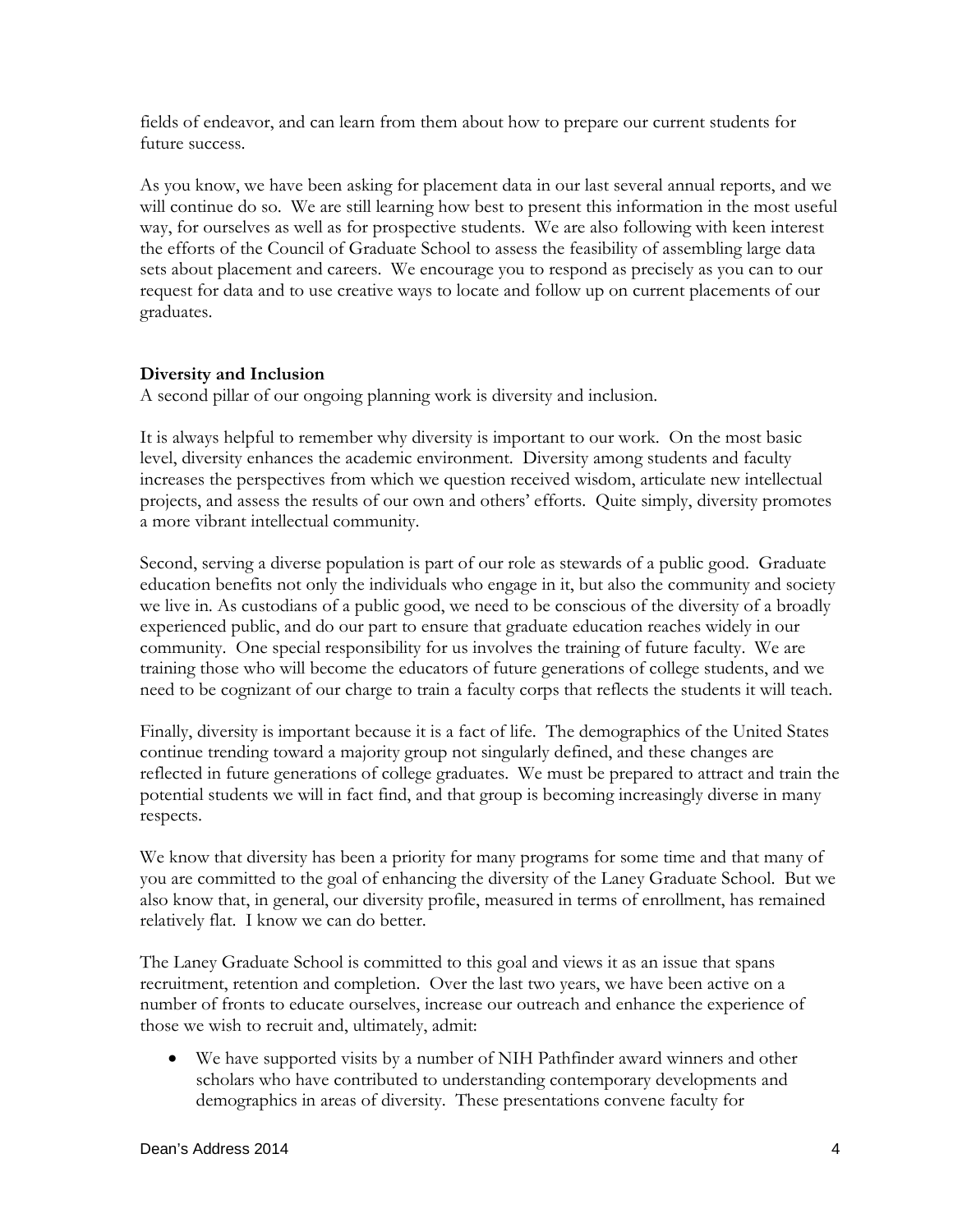conversations that directly address enhancing diversity in recruitment, and through mentoring, and more, to help generate both concrete initiatives and a culture where these issues can be addressed.

- We have secured a grant from NIH, Initiative for Maximizing Student Development (IMSD), which will address pipelines for admission and mentoring students from underrepresented backgrounds in STEM disciplines. With Co-PI leadership of Keith Wilkinson and Pat Marsteller, this program aims to recruit and support more students from underrepresented backgrounds and to build faculty capacity and commitment for sustaining diverse academic environments. The program will involve collaboration with the the School of Medicine, Rollins School of Public Health, and Emory College as well as partners in CFDE and the BEST program, for example.
- LGS is the primary supporter and convener for the annual STEM Research and Career Symposium, which brings undergraduates applying to doctoral programs and graduate students applying to postdoctoral positions from diverse backgrounds to Emory for a two-day session devoted to discussing science research, training opportunities and preparation of competitive application portfolios.
- We have co-sponsored important dialogues around issues of race and diversity. One such series was this year's Emory Libraries Race and Sports in American Culture Series led by Pellom McDaniels in MARBL, which kicked off in September and concluded only a couple of weeks ago.

This summer, we are taking one more step by hiring a Director of Recruitment, Diversity and Community. This redefined position represents a shift in focus and duties made possible in part by our increased use of technological resources for admission and recruitment. This Director will help us evaluate and understand emerging demographic data from colleges and help us to answer questions about our environment as well as some possibly difficult questions about how we reach out to potential students and present ourselves.

For example, we need to know more about the potential students we want to reach. We heard from NIH Pathfinder presenters last year about the experiences of college students in traditionally underrepresented groups, and about how their pathways through college and beyond may look quite different from the students we have been used to recruiting. How do we reach students from more varied pathways? How do we better prepare ourselves and better highlight what we have to offer?

In graduate education, we live, as I sometimes hear it said, at the end of the pipeline. By the time a young person is contemplating graduate school – or not – they have already gone through 16 or so years of education. We know that for students from underrepresented groups, these 16 years may have contained many challenges, from experience with implicit bias to outright discrimination. There are sometimes cultural expectations and first-generation expectations, for higher education, that may emphasize remaining closer to home and preparing to earn a living as a member of a profession, rather than attending faraway universities for long educational paths that sometimes offer uncertain financial rewards. From our place in this system, there is little we can do about the earliest experiences of the pipeline. What we can do is try to learn about talent and desire for graduate education that may exist in places where we are not now systematically looking, and that may be best reached by messages that we are not used to presenting. I look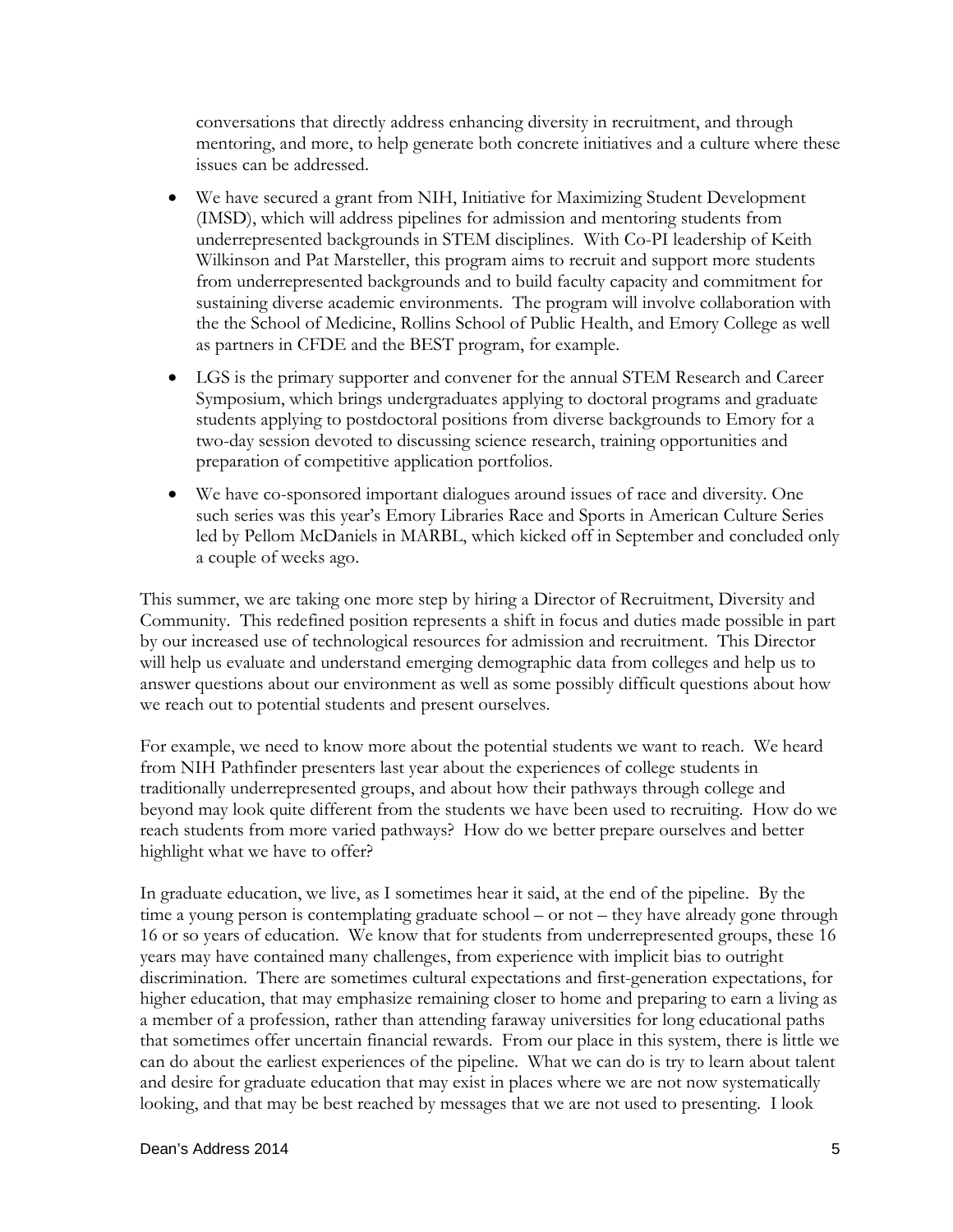forward to working on this challenge with all of you, and with our new Director of Recruitment, Diversity and Community.

Let me finally mention one aspect of this issue that is not under the direct influence of the Laney Graduate School, but which is vital to our ability to attract a more diverse graduate student body. I am speaking of the composition of our graduate faculty. To attract graduate students from underrepresented backgrounds, we need to show that they can come here and find communities and faculty colleagues that appreciate their backgrounds and experiences and guide them as they develop professional identities. To accomplish this, we need to strive for a faculty that reflects the diversity we want to – and need to – attract among our students. Many of you participate in and influence searches for new faculty members, and I ask you to continue to move forward with commitments that show the value and priority we place on diversity.

## **Internationalization**

It is often said that we live in a globally connected age, and higher education is at the forefront of these connections. We need to navigate them with purpose and intentional programming, and this will require equivalently purposeful planning.

One component concerns recruitment and the presence of international students here in the Laney Graduate School. In many ways, we do well in this regard, though we are perhaps less purposeful about it than we could be.

At the program level in LGS, we continue to review application data on international application numbers, along with selectivity and yield. In most cases these applications do not represent an intentional dimension of the applicant pool. Rather they represent a passive accumulation of applications based, in part, on Emory's reputation and visibility in those parts of the world. International student numbers remain concentrated, as it has for some time, in the STEM disciplines.

As with diversity, we need to ask ourselves to understand how the presence of international students is important to us. To assist our efforts, we have engaged faculty member Dr. Roy Sutliff. Roy is an Associate Professor in the Molecular and Systems Pharmacology program in the Graduate Division of Biological and Biomedical Sciences. In his capacity at LGS, Roy serves as an active liaison with the Office of International Affairs. He is also engaged with colleagues in the Institute for Developing Nations in their work with The Carter Center. We also welcome and thank Dr. Philip Wainwright during his first year of leadership in OIA for his recognition of and commitment to graduate education.

In addition to nurturing an international presence here at LGS, Roy is also charged with exploring potential partnerships and programming in places of strategic importance to Emory such as Brazil, Korea, China and the Middle East. He has traveled abroad to represent us, and we are confident that the work he is doing will increase our visibility internationally and position us as a "go-to" institution for international students and scholars.

There is a second component to internationalization. As we explore international partnerships and ways to nurture diversity and the international presence in LGS, we are also working to define what exactly we mean by "global skills" that we want our graduates to have an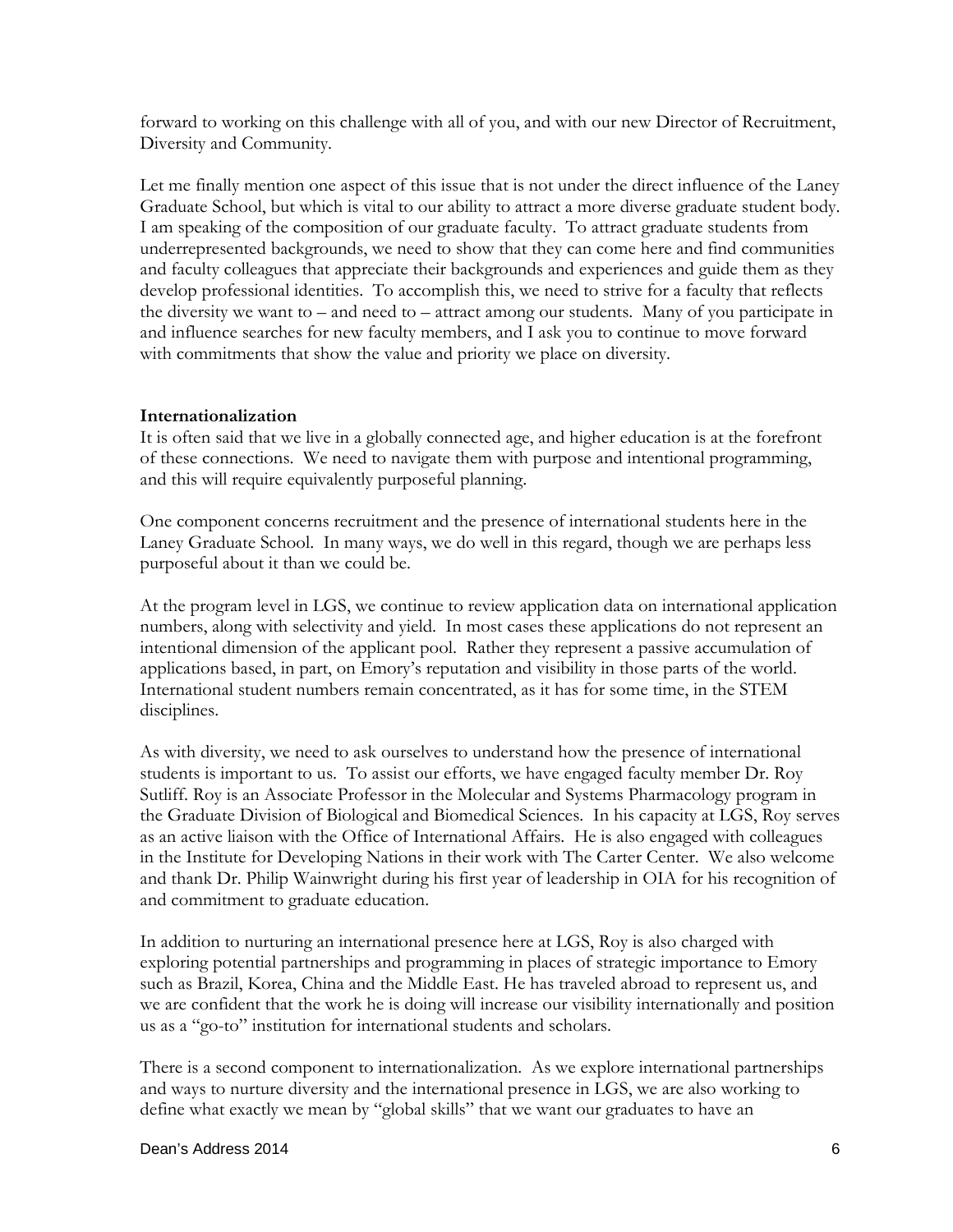opportunity to acquire. We recognize the educational benefit of an internationally diverse student body and internationally diverse research experiences, but how does this recognition translate into skill sets that ensure our students are competitive globally? And how do global skills shape global citizens?

We have one very strong program like this, and I am pleased to report that we are graduating the first student enrolled through LGS and Georgia Tech in the joint Emory-Georgia Tech Biomedical Engineering program with Peking University. This program was the product of a new paradigm that truly imagines graduate education on a global scale. For those of you unaware of the program, the joint Emory-Georgia Tech-Peking University Biomedical Engineering program is a means for U.S. and Chinese students to participate in an exchange experience that allows them to learn and work at both their home campuses and those of the partner institutions. A single dissertation satisfies the thesis requirements of all three universities. It is a truly unique experience, and a wonderful example of ways to internationalize graduate education.

Where else is there room for this kind of exchange and global collaboration? How can we help some of our students to connect to global academic communities? The answer will differ by field and discipline. In many ways, we look to you, the faculty and our programs, to come forward with ideas and plans – ideas that necessarily build on the connections you as scholars and researchers have with colleagues and institutions around the world, and on which it may be possible to build something that helps the LGS and some of our doctoral students to participate in a wider intellectual community.

## **Academic Identity**

Finally, I would like to take a few moments to talk about the perennial question of how our academic identity is constituted and constructed.

In some ways, this is a nuts and bolts conversation about how we organize ourselves to transcend department and school organization here at Emory. We have built graduate divisions and programs that bring together faculty and resources from across the University to enrich the educational and training experiences of our students and that provide faculty with opportunities to move beyond the silos of the traditional department. For example, the Graduate Division of Biological and Biomedical Sciences, the Graduate Division of Religion, and our newest doctoral program, Islamic Civilizations Studies, all function as LGS units that draw faculty from several departments and schools. If we look beyond degree programs, we see more of these intellectual communities – the certificate in Mind, Brain and Culture is one thriving example, and so is the doctoral pathway "Molecules to Mankind."

It is important to continually ask ourselves whether there are more areas within the University that sponsor research that could support or include an engagement with graduate education. How might they become part of LGS academic community?

In a similar fashion, we are continually assessing the degrees we offer, often in the context of requests to develop new degree programs. Over the last few years, we have added a significant number of joint degree programs involving LGS master's degrees. More recently, we have added some new master's degrees, including several 4+1 degree programs that provide Emory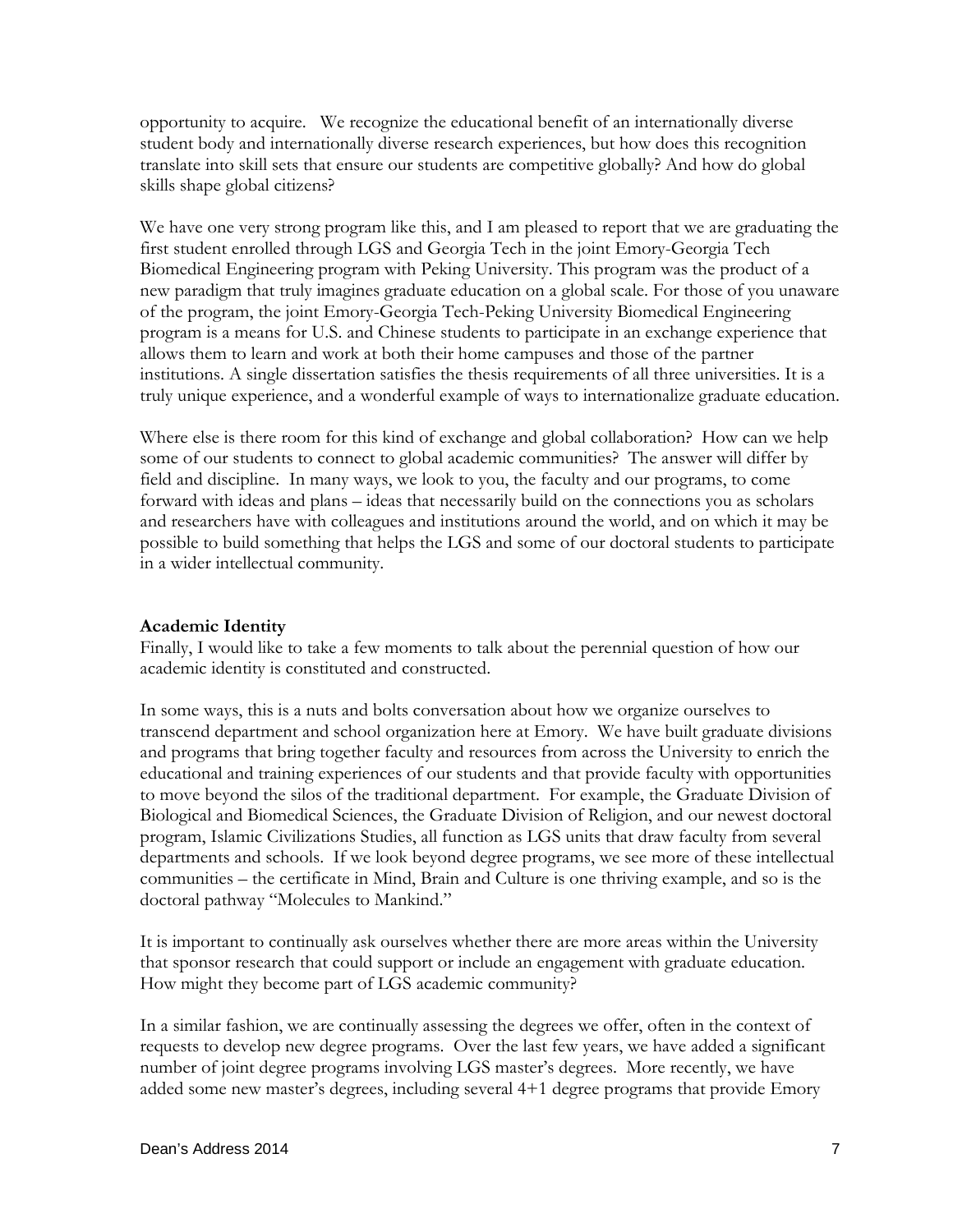undergraduates the option of earning a master's degree with only one additional year of enrollment.

We grapple with these issues at a moment of significant restructuring and uncertainty in higher education. The restructuring of academic employment and the job market more broadly demand that we evaluate new programming – and assess current programming – against the realities that our students face once they leave Emory. Additionally, funding changes in the national environment, as well as those we face locally here at Emory, shape discussions on how best to leverage our resources to support sustainable growth in areas of strategic importance while also expanding funding support for all LGS students.

To these ends, I want to close with two important projects that are about setting the stage for our tomorrow.

First: data. We have been turning to data for planning purposes for several years now, and many of you have been closely involved in those conversations. This is also a moment of accountability. We are stewards of significant resources and we are asking students to trust us with an important period of their lives. What can we say about what happens to our students? How long do they take? What professional pathways do they take?

This fall, we will begin to make these data much more publically available by posting important student data on our website. Two of our models are the graduate schools at Northwestern and Cornell, which both post extensive data about their students and programs on their websites. We will start with fairly simple postings this fall, but we expect to quickly match the sophistication we see from some of our peers.

Second: long-term funding stability. As you know, the Laney Graduate School continues to grow in both familiar and new directions. We support and pursue a remarkably broad front of initiatives, and we do so with a lean organization. On behalf the LGS staff, I take considerable pride in what we accomplish, from managing a complex set of everyday processes to developing and implementing innovative programs in both traditional and new areas.

Over my time as dean, graduate education at Emory, and in particular the funding of graduate education at Emory, has faced two important sets of challenges:

- Graduate student funding rests on central funds and partnerships with the schools, units and individual PIs that engage in graduate education. One of the first strategic goals I found before me was to restructure several of the financial partnerships to prevent and relieve stress on central funds. Relieving the stress and capturing additional resources are ongoing and continual processes. As our partner units across Emory face budget challenges, we must continually remind them of the collaborative nature of graduate education and research and the financial commitments required to sustain the excellence in doctoral education and research that benefit us all.
- The funding of graduate education is intimately connected with broader social and economic processes, and in many cases those place our financial support under increasing stress. The recession of 2008 had an immediate and substantial impact on graduate admissions, but we are also under pressure from slower moving but no less